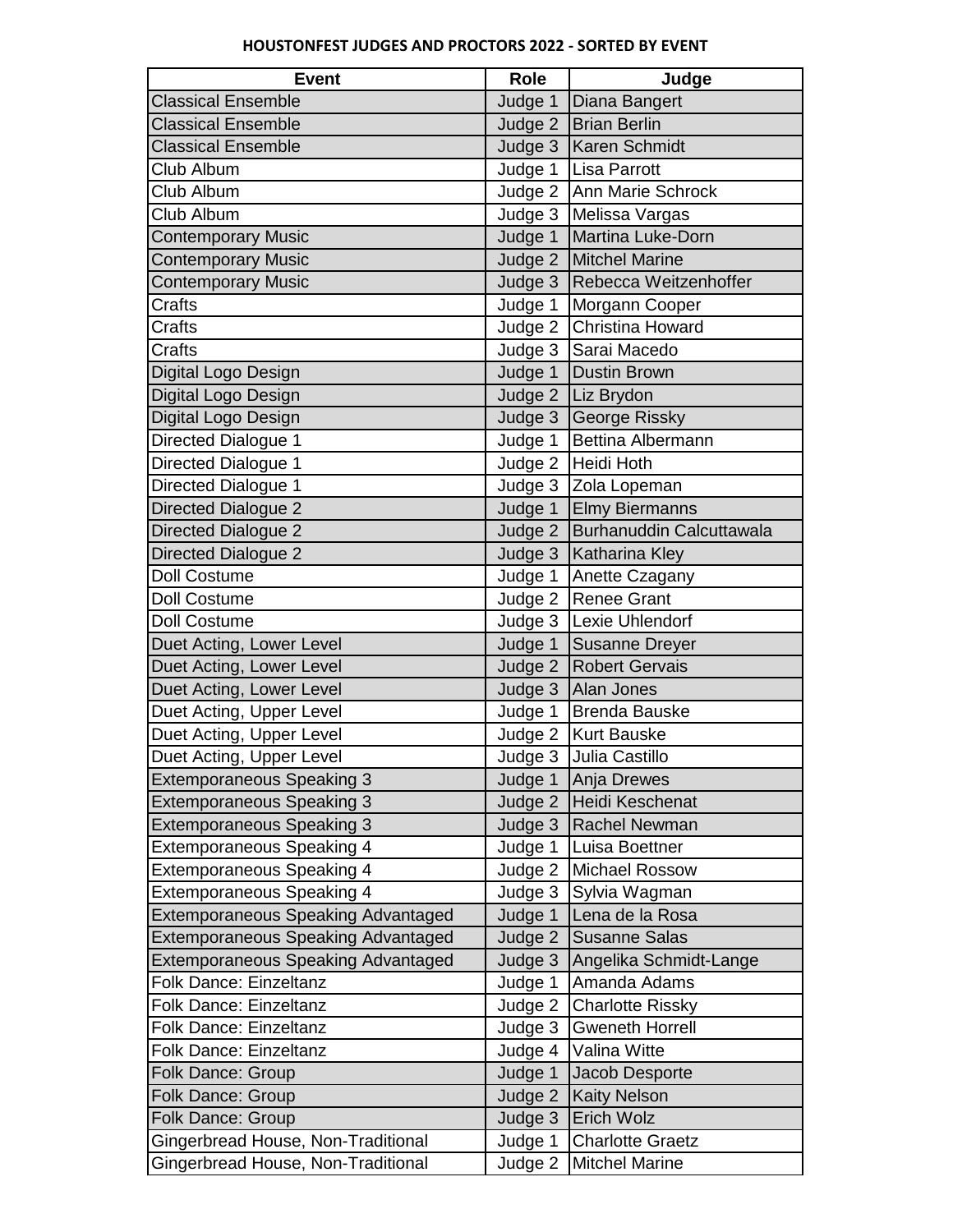## **HOUSTONFEST JUDGES AND PROCTORS 2022 - SORTED BY EVENT**

| Gingerbread House, Non-Traditional   |         | Judge 3 Ann Marie Schrock   |
|--------------------------------------|---------|-----------------------------|
| Gingerbread House, Traditional       | Judge 1 | Lisa Ganguly                |
| Gingerbread House, Traditional       |         | Judge 2 Renee Grant         |
| Gingerbread House, Traditional       |         | Judge 3   Melissa Vargas    |
| Leidenschaft der Aussprache          | Judge 1 | <b>Elmy Biermanns</b>       |
| Leidenschaft der Aussprache          | Judge 2 | <b>Friedhelm Luening</b>    |
| Leidenschaft der Aussprache          |         | Judge 3 Juergen Mueller     |
| Leidenschaft der Aussprache          |         | Judge 4   Luisa Boettner    |
| Leidenschaft der Aussprache          |         | Judge 5   Lars Grabow       |
| Leidenschaft der Aussprache          |         | Judge 6   Maike Nawroth     |
| Leidenschaft der Aussprache          |         | Judge 7 Susanne Salas       |
| Leidenschaft der Aussprache: Proctor |         | Proctor 1 Rustin Buck       |
| <b>Needlework</b>                    | Judge 1 | Gretchen Hoffman            |
| <b>Needlework</b>                    |         | Judge 2   Fiona Lindgren    |
| <b>Needlework</b>                    |         | Judge 3 Siobhan Madden      |
| <b>Oral Presentation</b>             | Judge 1 | <b>Fatima Baig</b>          |
| <b>Oral Presentation</b>             |         | Judge 2   Bernard Gordon    |
| <b>Oral Presentation</b>             |         | Judge 3 Maike Nawroth       |
| <b>Original Models</b>               | Judge 1 | <b>Elke Crow</b>            |
| Original Models                      |         | Judge 2 Gretchen Hoffman    |
| <b>Original Models</b>               |         | Judge 3   Renate Schnell    |
| <b>Pair Discussion</b>               | Judge 1 | Liz Brydon                  |
| <b>Pair Discussion</b>               | Judge 2 | Alex Loddoch                |
| Pair Discussion                      | Judge 3 | Juergen Mueller             |
| Photo Essay                          | Judge 1 | Verena Dellemann            |
| Photo Essay                          |         | Judge 2 Stefanie Harris     |
| Photo Essay                          | Judge 3 | Julia Nolte                 |
| Photography                          | Judge 1 | Günther Buchinger           |
| Photography                          |         | Judge 2   Friedhelm Luening |
| Photography                          | Judge 3 | <b>Fabian Zimmermann</b>    |
| Poetry 1                             |         | Judge 1 Casey Grant         |
| Poetry 1                             |         | Judge 2   Martina Luke-Dorn |
| Poetry 1                             | Judge 3 | Julia Nolte                 |
| Poetry 2                             | Judge 1 | Manuela Hammer              |
| Poetry 2                             | Judge 2 | Saskia Mehlhorn             |
| Poetry 2                             | Judge 3 | <b>Mary Motley</b>          |
| Poetry 3                             | Judge 1 | <b>Elke Crow</b>            |
| Poetry 3                             | Judge 2 | <b>Franz Ehrhardt</b>       |
| Poetry 3                             | Judge 3 | Michael Ott                 |
| Poetry 4                             | Judge 1 | <b>Chuck Bearden</b>        |
| Poetry 4                             | Judge 2 | James Howell                |
| Poetry 4                             | Judge 3 | Alexandra Wirth             |
| Poetry Advantaged                    | Judge 1 | Lauren Davis                |
| Poetry Advantaged                    | Judge 2 | Susanne Dreyer              |
| Poetry Advantaged                    | Judge 3 | Sebastian Göbel             |
| <b>Polka Band</b>                    | Judge 1 | <b>Dustin Brown</b>         |
| Polka Band                           | Judge 2 | <b>Robert Herridge</b>      |
| Polka Band                           | Judge 3 | Gweneth Horrell             |
| Poster Design                        | Judge 1 | Silke Bugge                 |
|                                      |         |                             |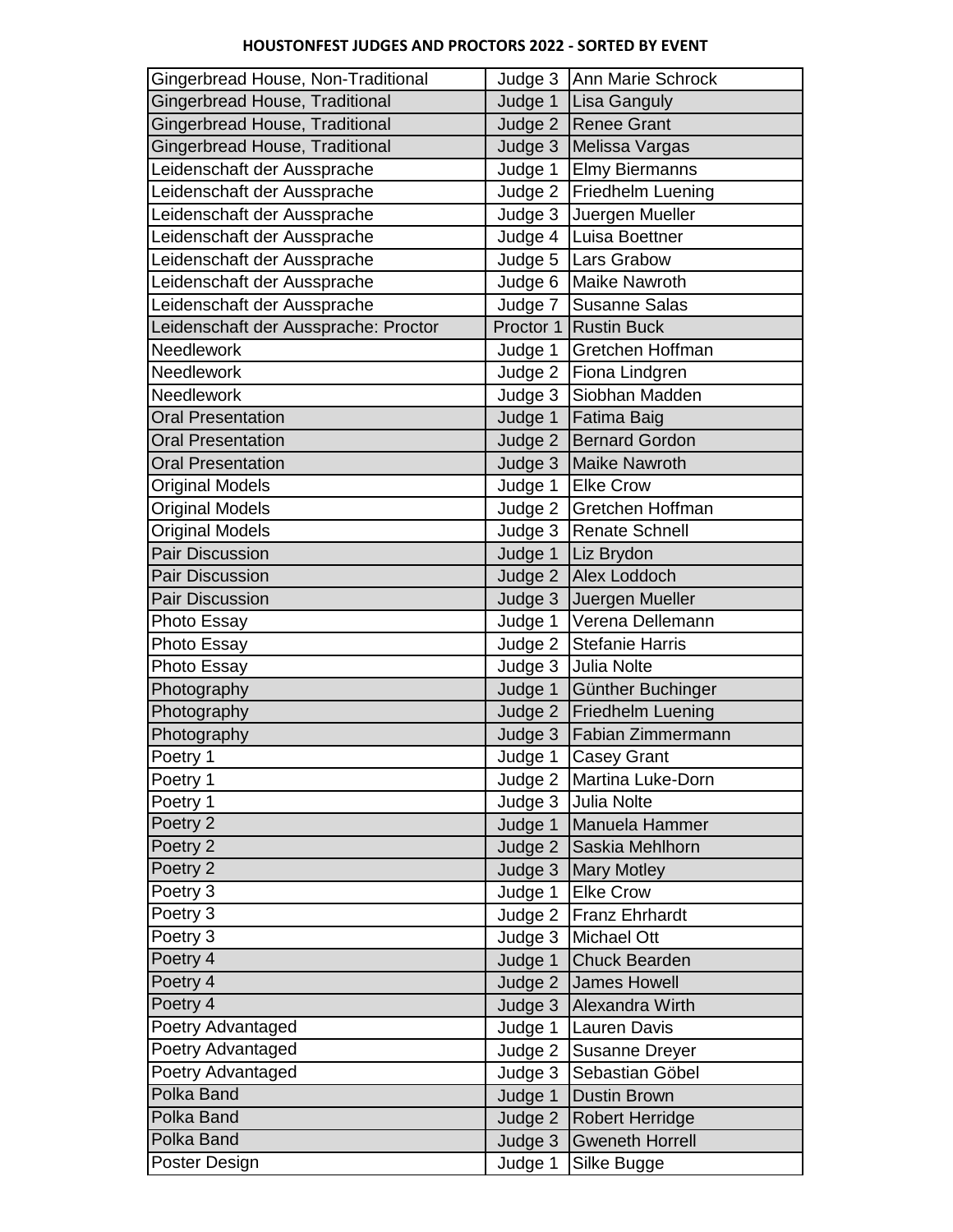## **HOUSTONFEST JUDGES AND PROCTORS 2022 - SORTED BY EVENT**

| Poster Design                       |         | Judge 2   Bernard Gordon          |
|-------------------------------------|---------|-----------------------------------|
| Poster Design                       |         | Judge 3   Renate Schnell          |
| Proctor: Directed Dialogue          |         | Proctor 1 Lauren Davis            |
| <b>Proctor: Directed Dialogue</b>   |         | Proctor 2 Heinz Schmidt           |
| Proctor: Extemp 3 & Adv             |         | Proctor 1 Seth Hulse              |
| Proctor: Extemp 3 & Adv             |         | Proctor 2 Tara Mackenzie          |
| Proctor: Extemp 4, PairD, Pass auf! |         | Proctor 1 Mark Johnson            |
| Proctor: Extemp 4, PairD, Pass auf! |         | Proctor 2 Sarah Murray            |
| Proctor: Sight Reading 1 & 3        |         | Proctor 1 Miranda James Atchley   |
| Proctor: Sight Reading 1 & 3        |         | Proctor 2 David Kniess            |
| Proctor: Sight Reading 2 & 4        |         | Proctor 1 Juergen Mueller         |
| <b>Proctor: Timed Writing</b>       |         | Proctor 1 Hannah Henry            |
| Prose 1                             | Judge 1 | Morgann Cooper                    |
| Prose 1                             |         | Judge 2 Alan Jones                |
| Prose 1                             |         | Judge 3 George Rissky             |
| Prose 2                             |         | Judge 1   Taleed Atieh            |
| Prose 2                             |         | Judge 2   Barbara Homann          |
| Prose 2                             |         | Judge 3   Braden Muscarello       |
| Prose 3                             | Judge 1 | Diana Bangert                     |
| Prose 3                             | Judge 2 | Heike Lops Kelleher               |
| Prose 3                             |         | Judge 3 Steffi Sladek             |
| Prose 4                             | Judge 1 | <b>Stefanie Harris</b>            |
| Prose 4                             | Judge 2 | Sarah Murray                      |
| Prose 4                             |         | Judge 3   Alison Wimmer Schmieder |
| Prose Advantaged                    | Judge 1 | Josephine Drewes                  |
| <b>Prose Advantaged</b>             |         | Judge 2 Sylvia Ehret              |
| Prose Advantaged                    | Judge 3 | <b>Friedhelm Luening</b>          |
| <b>Puppet Show, Lower Level</b>     | Judge 1 | <b>Charlotte Graetz</b>           |
| <b>Puppet Show, Lower Level</b>     |         | Judge 2 Sarai Macedo              |
| <b>Puppet Show, Lower Level</b>     |         | Judge 3   Fabian Zimmermann       |
| <b>Puppet Show, Upper Level</b>     |         | Judge 1 Brian Berlin              |
| Puppet Show, Upper Level            | Judge 2 | Josephine Drewes                  |
| Puppet Show, Upper Level            | Judge 3 | Victoria Henecka                  |
| <b>Research Paper</b>               | Judge 1 | Lars Grabow                       |
| <b>Research Paper</b>               | Judge 2 | Saskia Mehlhorn                   |
| Research Paper                      | Judge 3 | Christiane Salvador               |
| <b>Shirt Design</b>                 | Judge 1 | Amanda Adams                      |
| <b>Shirt Design</b>                 | Judge 2 | Sylvia Ehret                      |
| <b>Shirt Design</b>                 | Judge 3 | <b>Yvonne Thomas</b>              |
| Sight Reading 1                     | Judge 1 | <b>Braden Muscarello</b>          |
| Sight Reading 1                     | Judge 2 | Lisa Parrott                      |
| Sight Reading 1                     | Judge 3 | <b>Ashley Ritter</b>              |
| <b>Sight Reading 2</b>              | Judge 1 | Sonja Cooper                      |
| <b>Sight Reading 2</b>              | Judge 2 | <b>Barbara Lott</b>               |
| Sight Reading 2                     | Judge 3 | <b>Brittany Updegrave</b>         |
| Sight Reading 3                     | Judge 1 | Ute Hoefel                        |
| Sight Reading 3                     | Judge 2 | <b>Michael Miller</b>             |
| <b>Sight Reading 3</b>              | Judge 3 | Christiane Salvador               |
| Sight Reading 4                     | Judge 1 | Günther Buchinger                 |